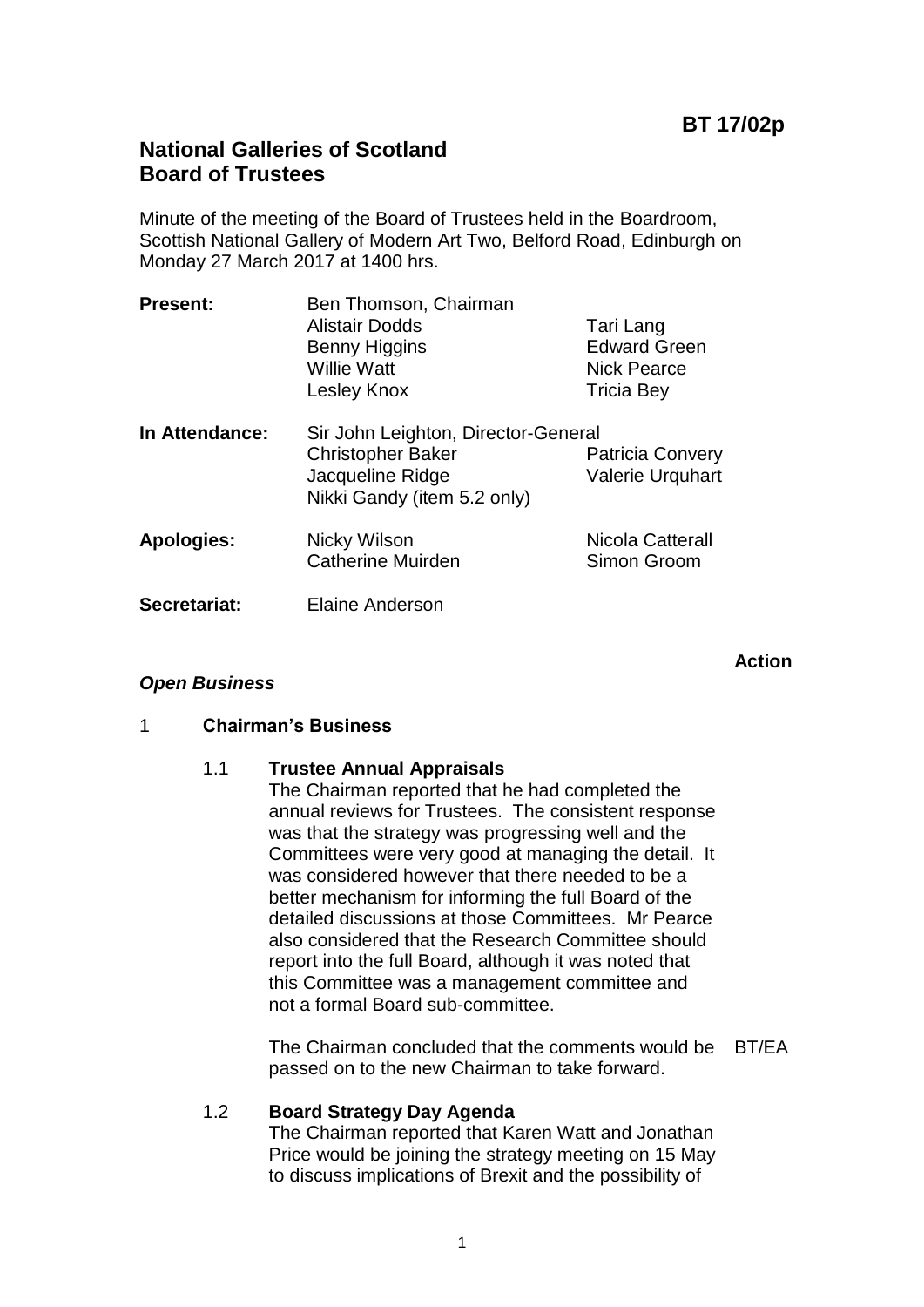another Independence Referendum for NGS. It was likely that the afternoon would be given over to the SNG project given that it was a critical decision point for the next step. The Chairman invited the Board and Senior Management Team to his home for dinner the evening before, for which invitations would be issued shortly.

## 1.3 **Director of Public Engagement**

The Chairman reported that the new Director of Public Engagement, Jo Coomber, would be joining on 18 April and would attend the next Board meeting.

#### 1.4 **Landseer's** *Monarch of the Glen* The Chairman congratulated the team on the recent campaign and resultant purchase of the *Monarch of the Glen.*

#### 1.5 **Update on Chairman Appointment** Interviews had taken place and the shortlist sent to the First Minister for a decision on appointment.

#### 2 **Minutes**

2.1 **Minute of the Meeting of 23 January 2017** The minute of the meeting of 23 January 2017 was approved as a correct record.

#### 3 **Matters Arising**

The Chairman asked for the Contemporary Art Group paper to SG be circulated to the full Board.

### 4 **Departmental and Gallery Reports**

#### 4.1 **Scottish National Gallery and Scottish National Portrait Gallery**

Mr Baker asked colleagues to note the recent acquisitions, including *Monarch of the Glen*, and forthcoming displays and exhibitions. Constable's *Great Salisbury* was due to go on show on 8 April for one year and would be paired with McTaggart.

4.1.1 Landseer *Monarch of the Glen* Formally approved. This work will be on show at the SNG until the summer and then on tour.

# 4.2 **Scottish National Gallery of Modern Art**

Mr Leighton outlined the report and noted recent acquisitions.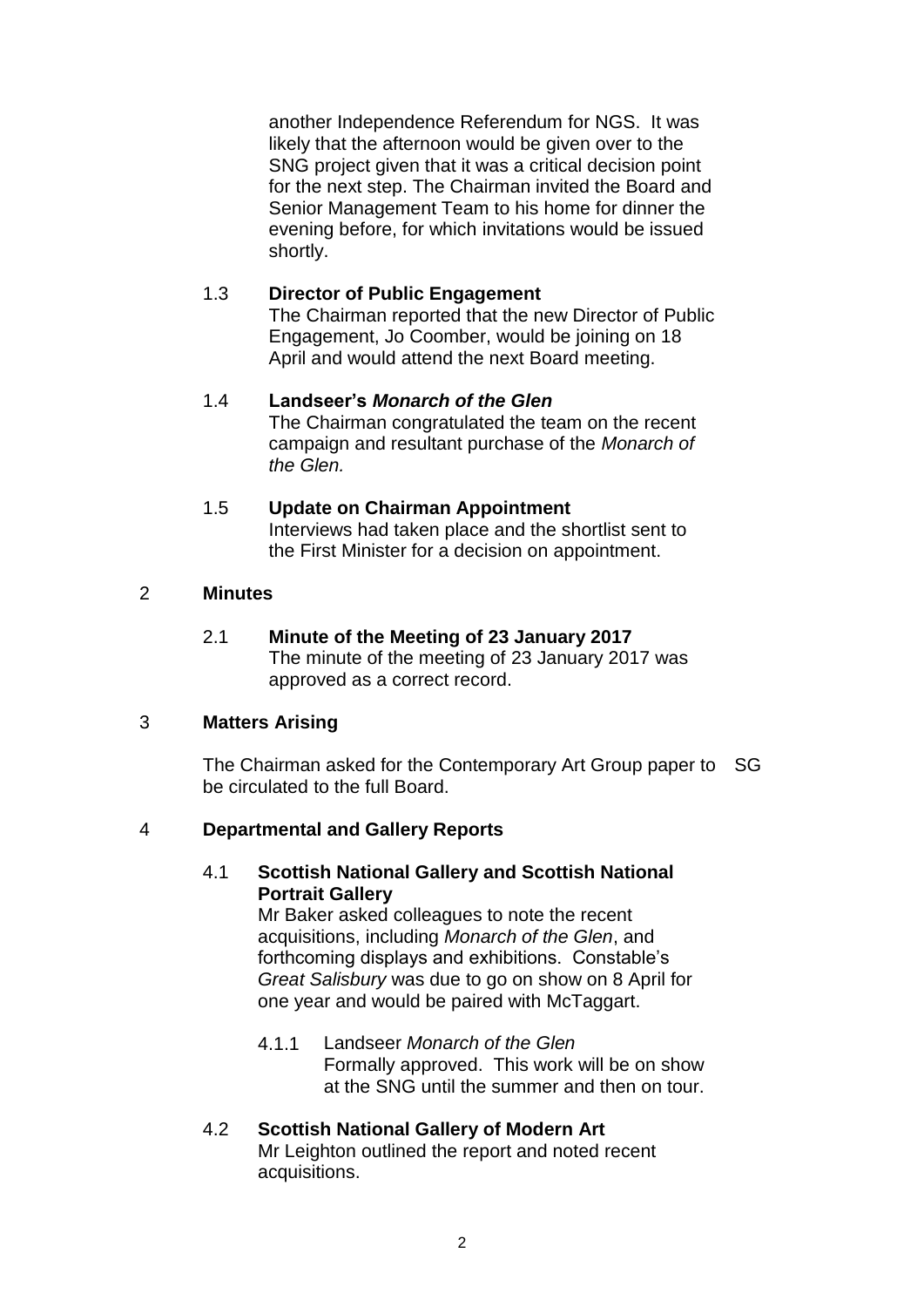- 4.2.1 Acceptance in Lieu: William Turnbull *Sungazer* (1956) Approved.
- 4.2.2 Artist Rooms Gift: Alex Katz *West 1* (1998) Approved.
- 4.2.3 ARTIST ROOMS Gift: Daido Moriyama *Hokkaido* (1979) Approved.

#### 4.3 **Audience Engagement** 4.3.1 **Quarterly Report**

The paper was noted. Ms Convery updated colleagues on progress with the Brand Strategy and noted that the next phase would look at Brand Identity.

4.3.2 **Visitor Figures: January-February 2017** The visitor figure reports were noted.

## 5 **Corporate and Business Planning**

5.1 **Q3 2016/17 Corporate KPI Report** Noted.

## 5.2 **Corporate Membership Scheme**

*Presentation from Nikki Gandy*  Ms Gandy joined the meeting and outlined plans for corporate membership. Trustees were asked to facilitate introductions to new contacts. The benefits package to corporate members centred around tours, exhibitions and venue hire. A bespoke approach would allow cheaper packages to be offered.

Ms Gandy agreed to provide material for Trustees to share with interested parties. Trustees were encouraged to invite people themselves. There was also the possibility of offering assistance with community partners/charities. Ms Gandy was encouraged to meet with Trustees to discuss their individual involvement in more detail.

NG

Ms Gandy left the meeting.

## 6 **Public Programme 2016–20**

Noted.

## 7 **Meeting Dates**

7.1 **Dates of Interest 2017** Noted.